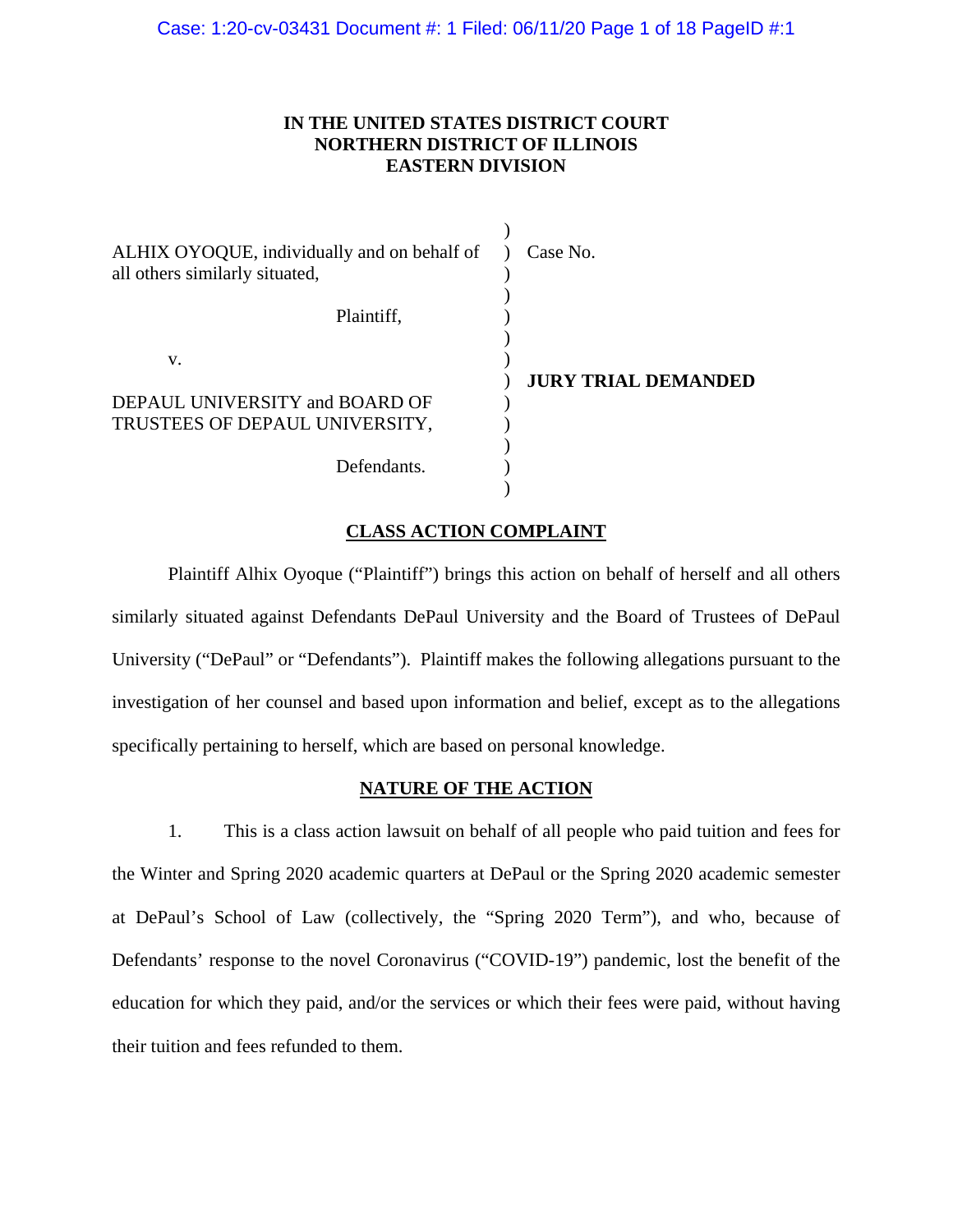## Case: 1:20-cv-03431 Document #: 1 Filed: 06/11/20 Page 2 of 18 PageID #:2

2. DePaul is a private, Roman Catholic university with a total enrollment of over 22,000 undergraduate and graduate students across ten colleges and schools, making it the largest Catholic university in the United States.<sup>1</sup> DePaul offers over 130 undergraduate majors and 175 graduate degree programs.<sup>2</sup> DePaul also operates an online degree program, which offers undergraduate and graduate-level degrees.<sup>3</sup> All DePaul schools and colleges operate on a quarter system, with the exception of the School of Law, which operates on a semester system.

3. On March 11, 2020, Defendants, via DePaul President A. Gabriel Esteban, Ph.D., announced that, because of the global COVID-19 pandemic, effective immediately, DePaul would suspend all in-person final exams for the Winter 2020 Quarter, cancel or postpone all University-sponsored events, and, "[w]henever possible," deliver all classes remotely for the entirety of the Spring 2020 Quarter and, for students of DePaul's School of Law, the remainder of the Spring 2020 Semester.<sup>4</sup>

4. Thus, DePaul has not held any in-person classes since March 11, 2020, prior to the end of the Winter 2020 Quarter. For the remainder of the Winter 2020 Quarter and the entirety of the Spring 2020 Quarter, classes that continued were only offered in an online format, with no in-person instruction.

5. As a result of the closure of Defendants' facilities, Defendants have not delivered the educational services, facilities, access and/or opportunities for which Plaintiff and the

 1 DePaul enrolls around 14,500 undergraduates and about 7,930 graduate students. *See*  https://www.depaul.edu/about/Pages/default.aspx (last accessed June 9, 2020).

 $2$  https://www.depaul.edu/academics/Pages/default.aspx (last accessed June 9, 2020).

<sup>&</sup>lt;sup>3</sup> https://www.depaul.edu/academics/online-learning/Pages/default.aspx (last accessed June 9, 2020).

<sup>4</sup> https://resources.depaul.edu/coronavirus-covid-19-updates/updates/Pages/03-11-2020-alluniversity.aspx (last accessed June 9, 2020); *see also* https://resources.depaul.edu/coronaviruscovid-19-updates/updates/Pages/3-13-2020-student.aspx (last accessed June 9, 2020) ("Students should plan on all Spring Quarter courses moving online.").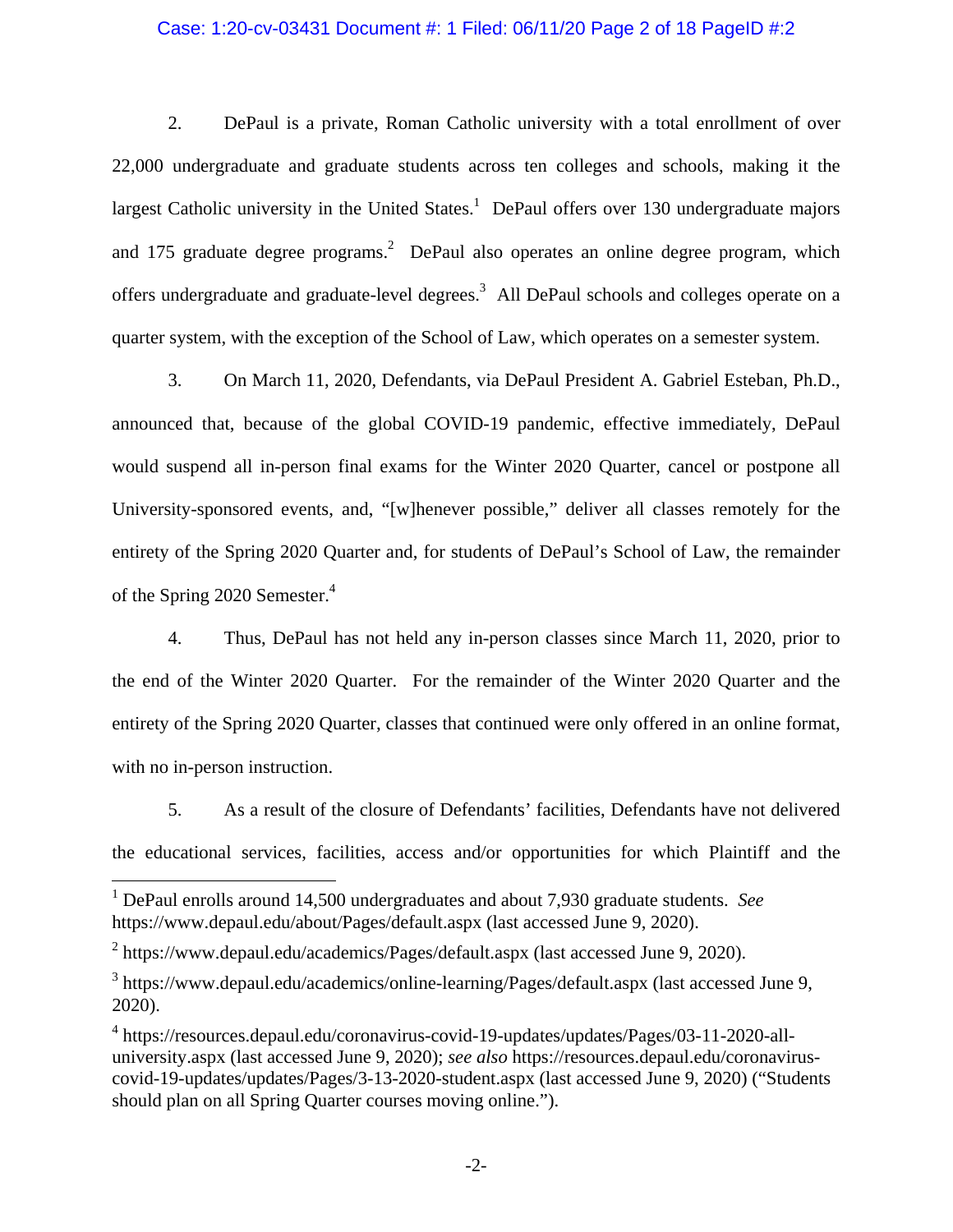## Case: 1:20-cv-03431 Document #: 1 Filed: 06/11/20 Page 3 of 18 PageID #:3

putative Class contracted and paid. The online learning options being offered to DePaul students are subpar in practically every aspect, from the lack of facilities, materials, and access to faculty. Students have been deprived of the opportunity for collaborative learning and in-person dialogue, feedback, and critique. The remote learning options are in no way the equivalent of the in-person education that Plaintiff and the putative class members contracted and paid for.

6. Indeed, as DePaul Interim Provost Salma Ghanem acknowledged in a "message to students with Spring course information" dated March 23, 2020, the "shift to remote delivery of courses certainly is an abrupt change from the usual way DePaul operates<sup>55</sup> Further, recognizing that "remote instruction is a far different experience than the classroom instruction to which students are accustomed[,]" Interim Provost Ghanem warned students to "keep in mind that interactions with your class may happen in different ways."<sup>6</sup> President Esteban echoed that sentiment in an announcement dated March 30, 2020, in which he acknowledged the "concerns [students have] brought to [Defendants'] attention" and, in particular, that "the decisions [Defendants] had to make carried a heavy weight of disappointment, especially for [DePaul] students [like Ms. Oyoque] who will be graduating soon."<sup>7</sup>

7. Yet, notwithstanding this recognition, Defendants have not refunded any tuition or fees for the Spring 2020 Term.<sup>8</sup>

 $^6$  *Id.* 

1

<sup>8</sup> https://resources.depaul.edu/coronavirus-covid-19-updates/faqs/Pages/classes-academicsstudents.aspx (last accessed June 9, 2020) ("Will DePaul reduce tuition for Spring Quarter? (Added 3/20/20) \* Tuition for Spring Quarter remains the same."); *see also*  https://resources.depaul.edu/coronavirus-covid-19-updates/updates/Pages/3-13-2020 student.aspx (last accessed June 9, 2020) (noting that although "[s]tudents should plan on all

<sup>&</sup>lt;sup>5</sup> https://resources.depaul.edu/coronavirus-covid-19-updates/updates/Pages/3-23-20-provostmessage.aspx (last accessed June 9, 2020).

<sup>&</sup>lt;sup>7</sup> https://resources.depaul.edu/coronavirus-covid-19-updates/updates/Pages/3-30-20-President-Update.aspx (last accessed June 9, 2020).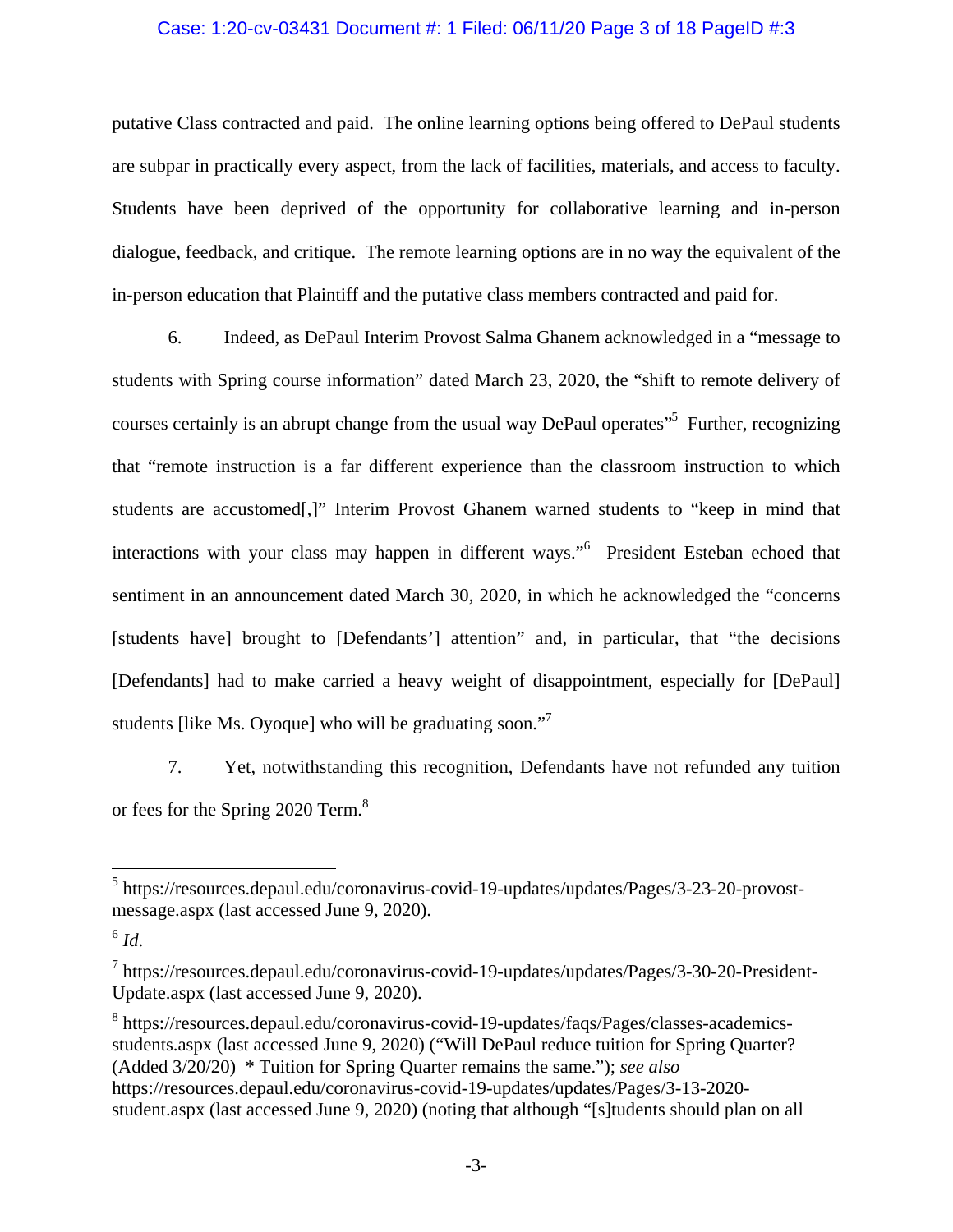#### Case: 1:20-cv-03431 Document #: 1 Filed: 06/11/20 Page 4 of 18 PageID #:4

8. Plaintiff and the putative class are therefore entitled to a refund of tuition and fees for in-person educational services, facilities, access and/or opportunities that Defendants have not provided. Even if Defendants did not have a choice in cancelling in-person classes, they nevertheless have improperly retained funds for services they are not providing.

9. Plaintiff seeks, for herself and Class members, Defendants' disgorgement of the pro-rated portion of tuition and fees, proportionate to the amount of time that remained in the Spring 2020 Term when classes moved online and campus services ceased being provided. Plaintiff seeks a return of these amounts on behalf of herself and the Class as defined below.

#### **JURISDICTION AND VENUE**

10. This Court has subject matter jurisdiction pursuant to 28 U.S.C. § 1332(d)(2)(A), as amended by the Class Action Fairness Act of 2005 ("CAFA"), because at least one member of the Class, as defined below, is a citizen of a different state than Defendants, there are more than 100 members of the Class, and the aggregate amount in controversy exceeds \$5,000,000 exclusive of interest and costs.

11. This Court has personal jurisdiction over Defendants because Defendants' principal place of business is located in this District, and the acts and transactions giving rise to this action occurred in this District.

12. Pursuant to 28 U.S.C. § 1391, this Court is the proper venue for this action because Defendants' principal place of business is located in this District, Plaintiff resides in this District, and a substantial part of the events, omissions, and acts giving rise to the claims herein occurred in this District.

 $\overline{a}$ 

Spring Quarter courses moving online[,] … [t]uition for Spring Quarter remains the same and is due on March 20.").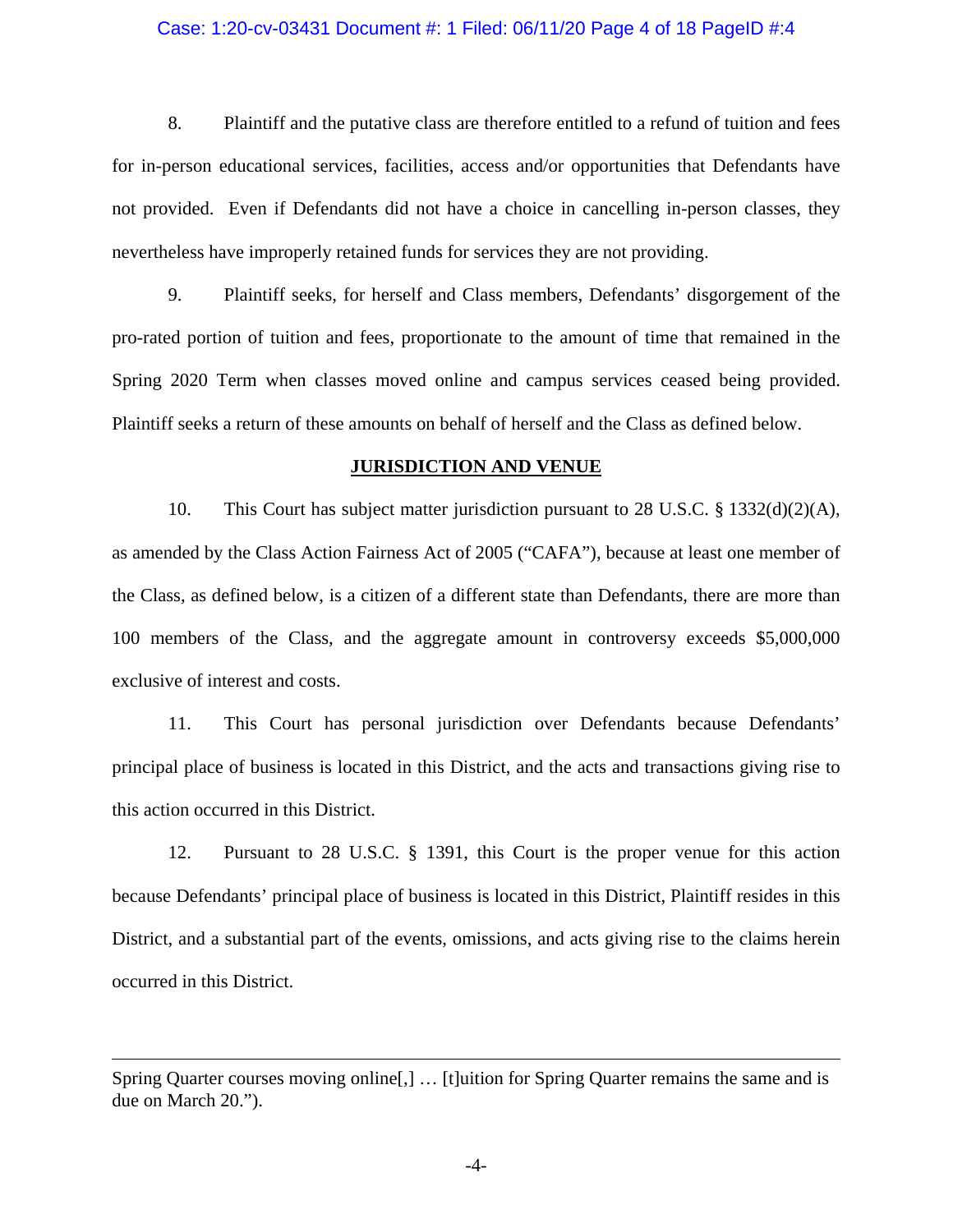#### **PARTIES**

13. Plaintiff Alhix Oyoque is a citizen of Illinois who resides in Cicero, Illinois. During the Spring 2020 Quarter, Ms. Oyoque was an undergraduate student at DePaul pursuing a bachelor's degree in Health Science. Ms. Oyoque is currently an alumnus of DePaul, having completed her undergraduate degree requirements and graduated at the end of the Spring 2020 Quarter. In-person classes are critical to Ms. Oyoque's field of study, as it requires in-person instruction, feedback, and a high level of collaboration, which is made more feasible through inclass instruction. Ms. Oyoque paid approximately \$3,800 in tuition to Defendants for the Spring 2020 Quarter. Ms. Oyoque has not been provided a refund of any tuition monies paid, despite the fact that in-person classes have not been held since March 11, 2020.

14. Defendant DePaul University is a private university organized under the Illinois General Not for Profit Corporation Act, 805 ILCS 105, *et seq*., with its principal place of business at 1 E. Jackson Blvd., Chicago, Illinois 60604.

15. Defendant DePaul University is governed by Defendant Board of Trustees of DePaul University. The Board has approximately 35 voting members. The Board's principal place of business is in Chicago, Illinois.

#### **FACTS COMMON TO ALL CAUSES OF ACTION**

#### *Plaintiff And Class Members Paid Tuition And Fees For The Spring 2020 Term*

16. Plaintiff and Class members are individuals who paid the cost of tuition and other mandatory fees for the Winter and Spring 2020 Quarters at DePaul or the Spring 2020 Semester at DePaul's School of Law (collectively, the "Spring 2020 Term").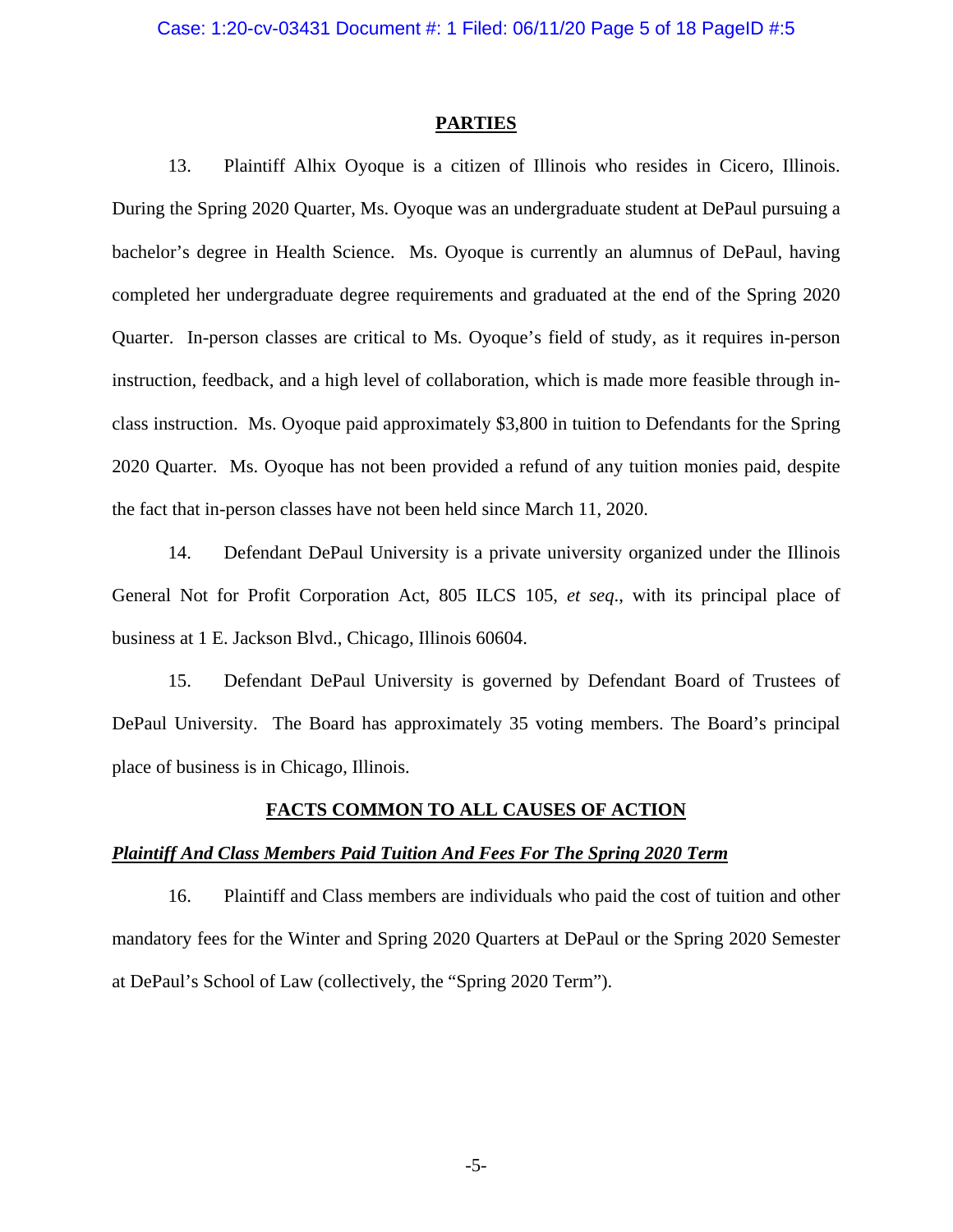#### Case: 1:20-cv-03431 Document #: 1 Filed: 06/11/20 Page 6 of 18 PageID #:6

17. All undergraduate and graduate degree programs at DePaul operate based on a four-term academic year,<sup>9</sup> with the exception of the School of Law, which operates based on a two-term semester schedule. Winter 2020 Quarter classes at DePaul began on January 4, 2020, and classes and final exams for the quarter were scheduled to end on or around March 20, 2020. Spring 2020 Quarter classes at DePaul began on March 28, 2020, and classes and final exams for the quarter were scheduled to end on or around June  $12$ ,  $2020$ .<sup>10</sup> Spring 2020 Semester classes at DePaul's School of Law began on or about January 13, 2020, and classes and final exams for the semester were scheduled to end on or around May  $14, 2020$ .<sup>11</sup>

18. Plaintiff and Class members paid the cost of tuition for the Spring 2020 Term at DePaul, as well as associated fees and costs.

19. Undergraduate tuition for the Winter and Spring 2020 Quarters at DePaul varies based on the student's degree program and date of enrollment. For instance, DePaul's Colleges of Communication, Education, and Arts & Sciences each charge \$13,160 per quarter for undergraduate students who enrolled in 2016 (or \$26,320 for the Winter and Spring 2020 Quarters, cumulatively), and \$13,517 per quarter for undergraduate students who enrolled in 2019 (or \$27,034 for the Winter and Spring 2020 Quarters, cumulatively). Along the same spectrum, the School of Music and the Theatre School charge from \$12,727 to \$13,938 per quarter (or \$25,454 to \$27,876 for the Winter and Spring 2020 Quarters, cumulatively).<sup>12</sup>

20. The approximate costs of full-time graduate tuition and fees for the Winter and Spring 2020 Quarters at DePaul, cumulatively, are \$28,666 for a Doctorate in Business

 $\overline{a}$ 

<sup>&</sup>lt;sup>9</sup> Defendants' website refers to each term as an academic "quarter."

 $10$  https://academics.depaul.edu/calendar/Pages/default.aspx (last accessed June 9, 2020).

 $11$  https://academics.depaul.edu/calendar/Pages/law-calendar.aspx (last accessed June 9, 2020).

<sup>&</sup>lt;sup>12</sup> https://offices.depaul.edu/student-financial-accounts/cost-of-attendance/tuition/Pages/Tuition-Rates-2019-2020.aspx (last accessed June 9, 2020).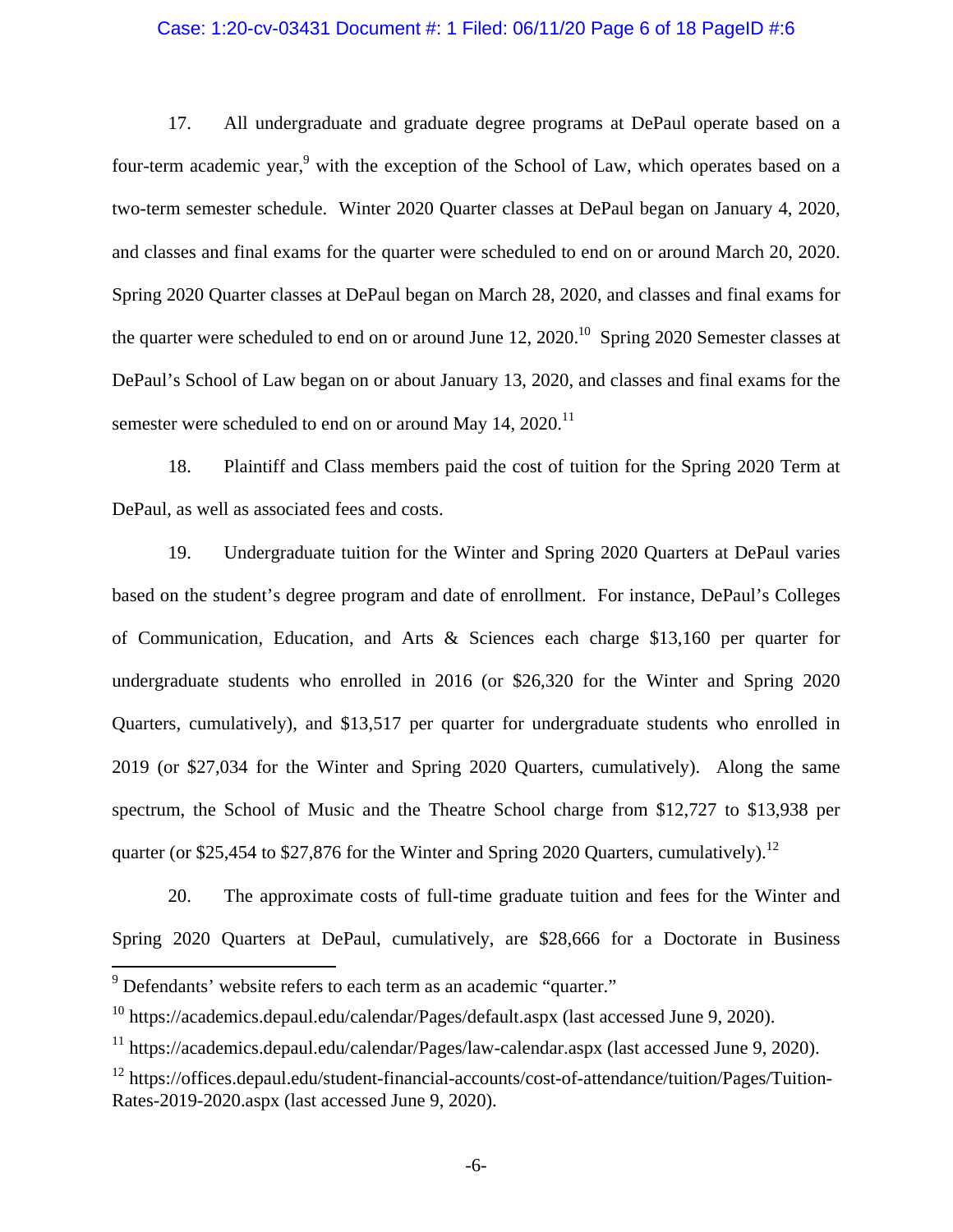## Case: 1:20-cv-03431 Document #: 1 Filed: 06/11/20 Page 7 of 18 PageID #:7

Administration, and range from \$22,954 to \$24,356 for a graduate degree from the Theatre School (depending on date of enrollment). The approximate costs of full-time graduate tuition and fees for the Spring 2020 Semester at DePaul's College of Law range from \$23,390 to \$24,335 (depending on date of enrollment).<sup>13</sup>

21. The tuition and fees described above are provided by way of example; total damage amounts – which may include other fees that are not listed herein but that were not refunded – will be proven at trial.

## *In Response To COVID-19, DePaul Closed Campuses And Cancelled All In-Person Classes*

22. On March 11, 2020, DePaul President Esteban announced that, because of the global COVID-19 pandemic, effective immediately, all in-person classes would be suspended through the remainder of the Winter 2020 Quarter. President Esteban further noted that, in lieu of in-person instruction, all classes at DePaul would be held in online/remote format through the entirety of the Spring 2020 Quarter, and, for students of DePaul's School of Law, for the remainder of Spring 2020 Semester.

23. As a result of the closure of Defendants' facilities, Defendants have not delivered the educational services, facilities, access and/or opportunities that Plaintiff and members of the Class contracted and paid for. Plaintiff and the Class are therefore entitled to a refund of all tuition and fees for services, facilities, access and/or opportunities that Defendants have not provided. Even if Defendants claim they did not have a choice in cancelling in-person classes, they nevertheless have improperly retained funds for services it is not providing.

24. Plaintiff and the Class did not choose to attend an online institution of higher learning, but instead chose to attend Defendants' institution and enroll on an in-person basis.

<sup>13</sup> *Id.* 

<u>.</u>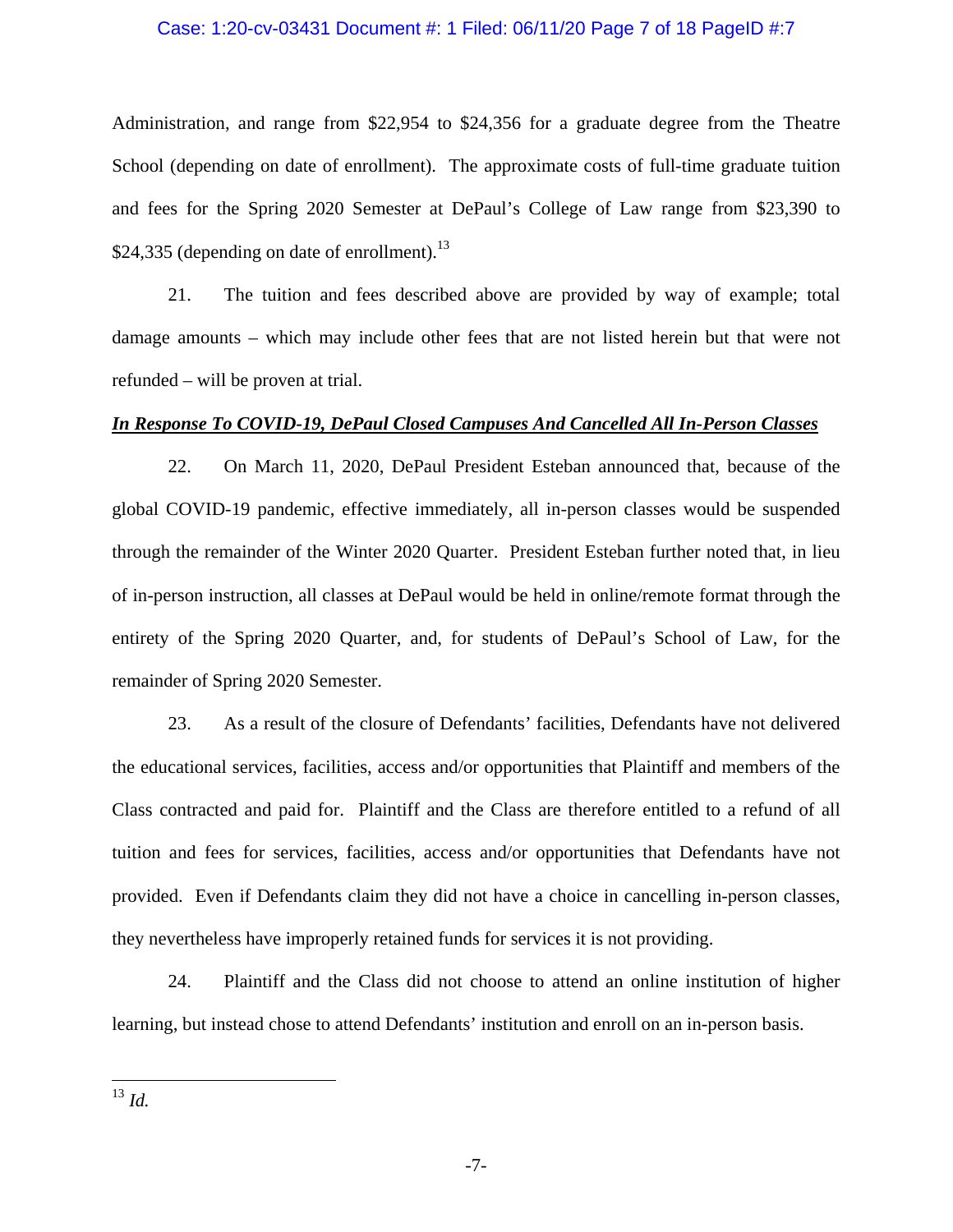# Case: 1:20-cv-03431 Document #: 1 Filed: 06/11/20 Page 8 of 18 PageID #:8

25. Defendants market the DePaul on-campus experience as a benefit of enrollment on DePaul's website:<sup>14</sup>





# **Living On Campus**

1

Living on campus is an important aspect of college education. Residence halls are more than just rooms or places to study and sleep. They are places where students develop meaningful friendships, explore new ideas and get involved with the university community. Living in on-campus housing provides the opportunity to learn how to balance the academic and social aspects of life at DePaul University.

<sup>&</sup>lt;sup>14</sup> *See, e.g.*, https://www.depaul.edu/student-life/Pages/default.aspx (last accessed June 9, 2020); https://offices.depaul.edu/student-affairs/student-life/living-on-campus/Pages/default.aspx (last accessed June 9, 2020).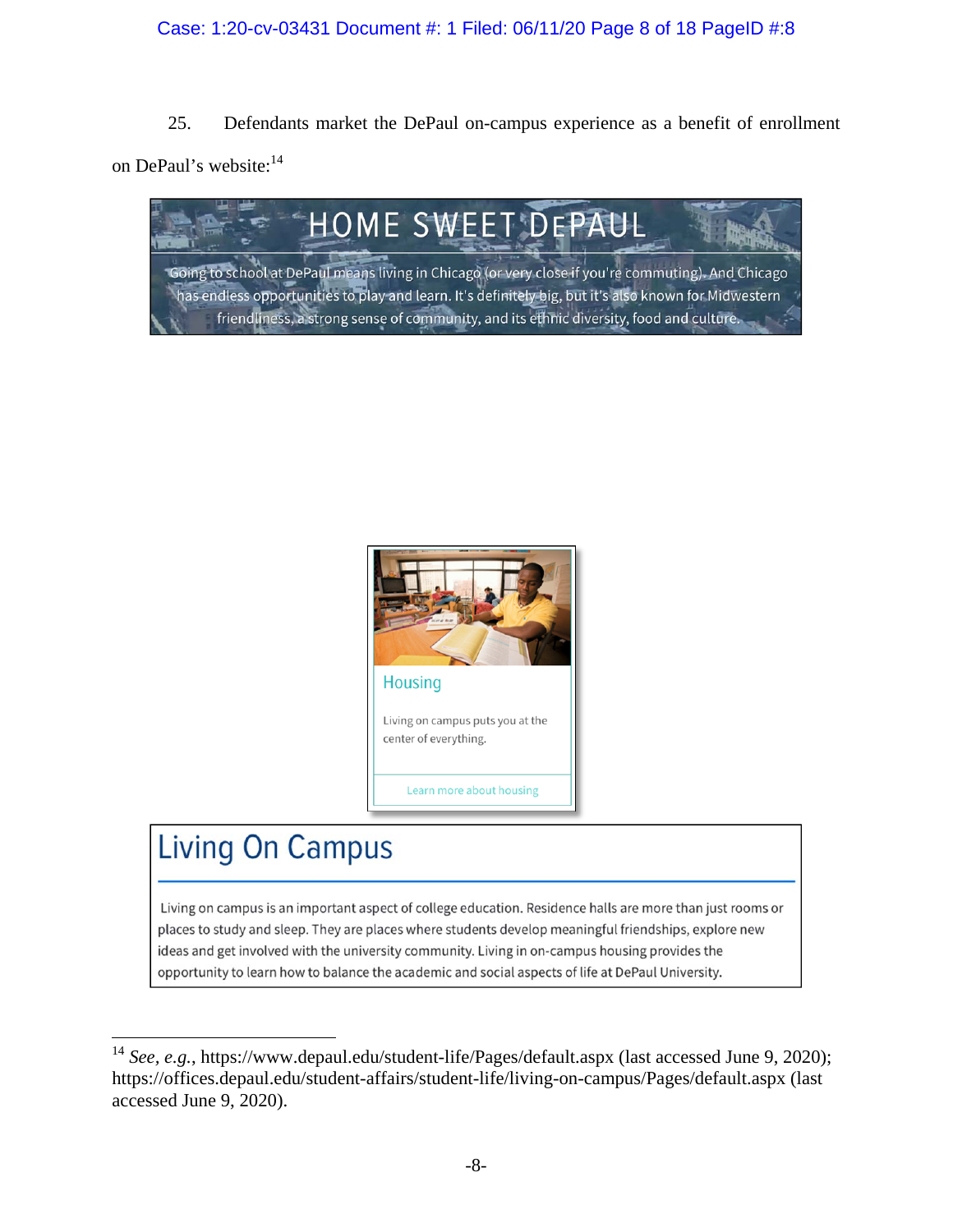#### Case: 1:20-cv-03431 Document #: 1 Filed: 06/11/20 Page 9 of 18 PageID #:9

26. The online learning options being offered to DePaul students are subpar in practically every aspect and a shadow of what they once were, from the lack of facilities, materials, and access to faculty. Students have been deprived of the opportunity for collaborative learning and in-person dialogue, feedback, and critique. Moreover, office hours for professors are essentially non-existent given that professors are unable to see their students to provide in-person assistance. Email is simply no substitute for instances where additional teaching is required.

27. The remote learning options are in no way the equivalent of the in-person education putative class members contracted and paid for. The remote education being provided is not even remotely worth the amount charged Class members in tuition for the Spring 2020 Term at DePaul. The tuition and fees for in-person instruction at DePaul are higher than tuition and fees for other online institutions because such costs cover not just the academic instruction, but encompass an entirely different experience which includes but is not limited to:

- Face to face interaction with professors, mentors, and peers;
- Access to facilities such as libraries, laboratories, computer labs, and study room;
- Student governance and student unions;
- Extra-curricular activities, groups, intramural sports, etc.;
- Student art, cultures, and other activities;
- Social development and independence;
- Hands on learning and experimentation; and
- Networking and mentorship opportunities.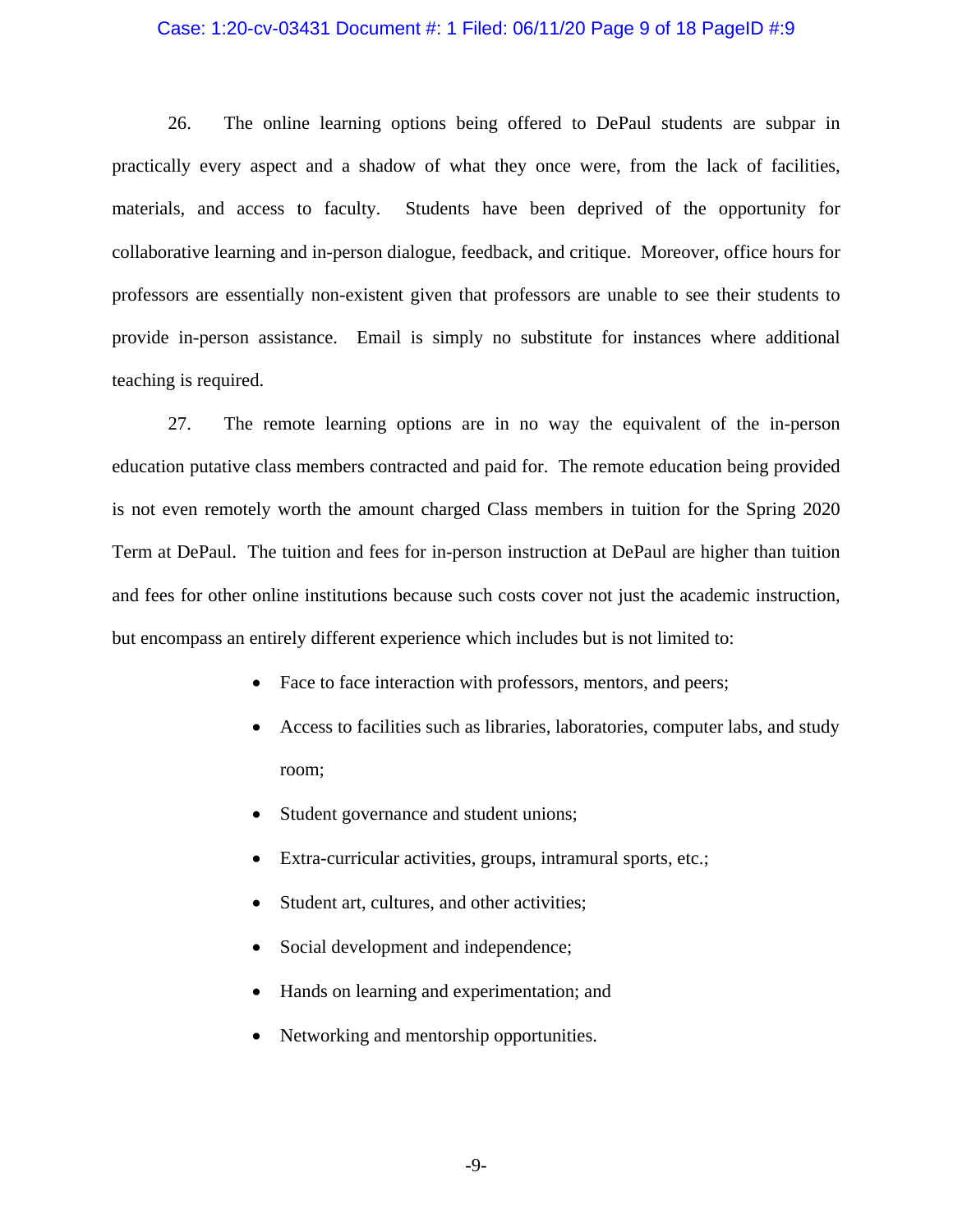#### Case: 1:20-cv-03431 Document #: 1 Filed: 06/11/20 Page 10 of 18 PageID #:10

28. Through this lawsuit Plaintiff seeks, individually and on behalf of the Class, Defendants' disgorgement of the pro-rated portion of tuition and fees, proportionate to the amount of time that remained in the Spring 2020 Term at DePaul, when classes moved online and campus services ceased being provided. Plaintiff seeks return of these amounts on behalf of herself and the Class as defined below.

## **CLASS ALLEGATIONS**

29. Plaintiff seeks to represent a class defined as all people who paid Defendants' Spring 2020 Term tuition and/or fees for in-person educational services that DePaul failed to provide, and whose tuition and fees have not been refunded (the "Class"). Specifically excluded from the Class are Defendants, Defendants' officers, directors, agents, trustees, parents, children, corporations, trusts, representatives, employees, principals, servants, partners, joint ventures, or entities controlled by Defendants, and their heirs, successors, assigns, or other persons or entities related to or affiliated with Defendants and/or Defendants' officers and/or directors, the judge assigned to this action, and any member of the judge's immediate family.

30. Plaintiff also seeks to represent a subclass consisting of Class members who reside in Illinois (the "Subclass").

31. Subject to additional information obtained through further investigation and discovery, the foregoing definition of the Class and Subclass may be expanded or narrowed by amendment or amended complaint.

32. **Numerosity.** The members of the Class and Subclass are geographically dispersed throughout the United States and are so numerous that individual joinder is impracticable. Upon information and belief, Plaintiff reasonably estimates that there are tens of thousands of members in the Class and Subclass. Although the precise number of Class

-10-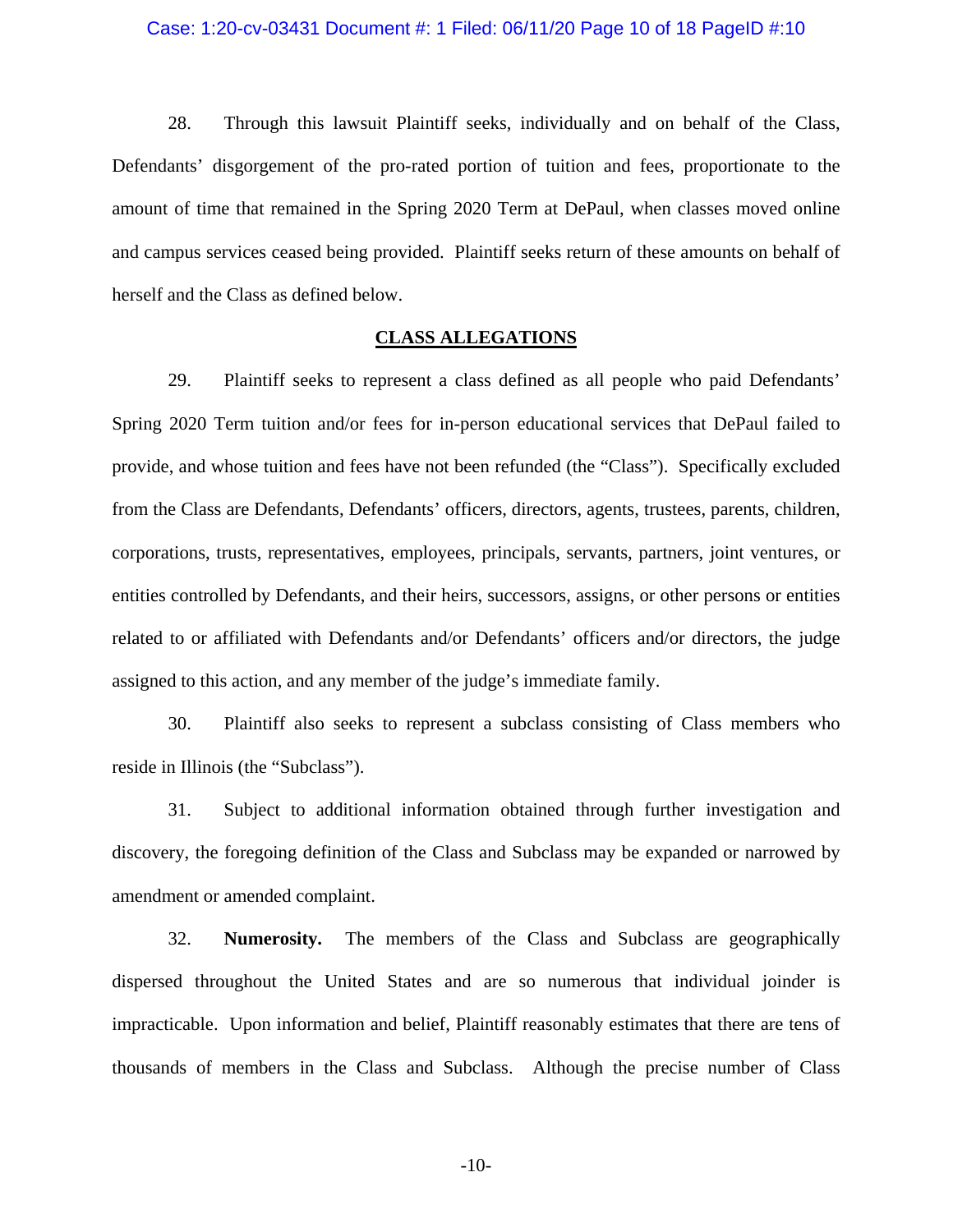#### Case: 1:20-cv-03431 Document #: 1 Filed: 06/11/20 Page 11 of 18 PageID #:11

members is unknown to Plaintiff, the true number of Class members is known by Defendants and may be determined through discovery. Class members may be notified of the pendency of this action by mail and/or publication through the distribution records of Defendants and third-party retailers and vendors.

33. **Existence and predominance of common questions of law and fact.** Common questions of law and fact exist as to all members of the Class and Subclass and predominate over any questions affecting only individual Class members. These common legal and factual questions include, but are not limited to, the following:

- (a) whether Defendants accepted money from Class and Subclass members in exchange for the promise to provide services;
- (b) whether Defendants have provided the services for which Class and Subclass members contracted;
- (c) whether Class and Subclass members are entitled to a refund for that portion of the tuition and fees that was contracted for services that Defendants did not provide.
- (d) whether Defendants have unlawfully converted money from Plaintiff, the Class and Subclass; and
- (e) whether Defendants are liable to Plaintiff, the Class, and Subclass for unjust enrichment.

34. **Typicality.** Plaintiff's claims are typical of the claims of the other members of the Class in that, among other things, all Class and Subclass members were similarly situated and were comparably injured through Defendants' wrongful conduct as set forth herein. Further, there are no defenses available to Defendants that are unique to Plaintiff.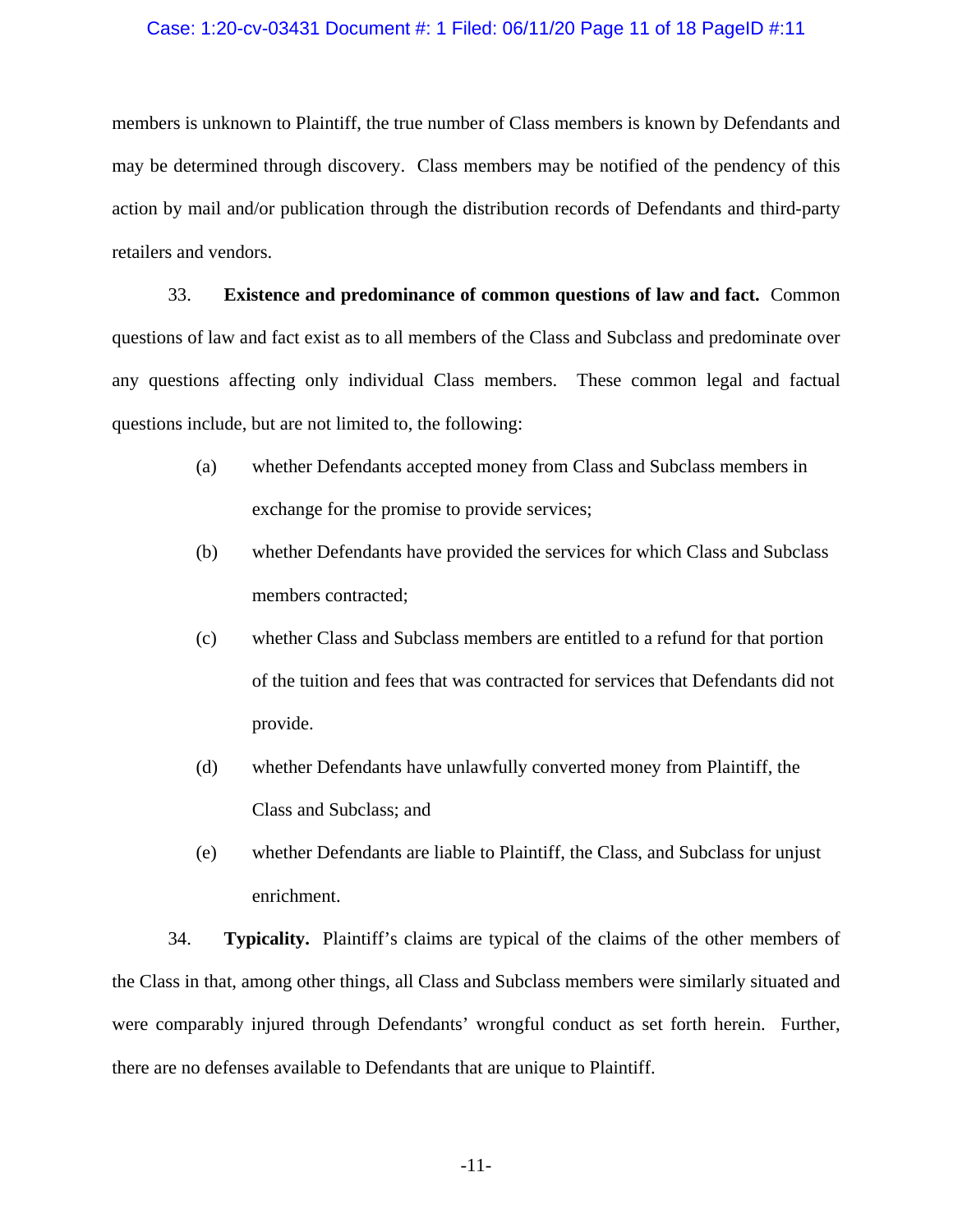#### Case: 1:20-cv-03431 Document #: 1 Filed: 06/11/20 Page 12 of 18 PageID #:12

35. **Adequacy of Representation.** Plaintiff will fairly and adequately protect the interests of the Class and Subclass. Plaintiff has retained counsel that is highly experienced in complex consumer class action litigation, and Plaintiff intends to vigorously prosecute this action on behalf of the Class and Subclass. Furthermore, Plaintiff has no interests that are antagonistic to those of the Class or Subclass.

36. **Superiority.** A class action is superior to all other available means for the fair and efficient adjudication of this controversy. The damages or other financial detriment suffered by individual Class and Subclass members are relatively small compared to the burden and expense of individual litigation of their claims against Defendants. It would, thus, be virtually impossible for the Class or Subclass on an individual basis, to obtain effective redress for the wrongs committed against them. Furthermore, even if Class or Subclass members could afford such individualized litigation, the court system could not. Individualized litigation would create the danger of inconsistent or contradictory judgments arising from the same set of facts. Individualized litigation would also increase the delay and expense to all parties and the court system from the issues raised by this action. By contrast, the class action device provides the benefits of adjudication of these issues in a single proceeding, economies of scale, and comprehensive supervision by a single court, and presents no unusual management difficulties under the circumstances.

- 37. In the alternative, the Class and Subclass may also be certified because:
	- (a) the prosecution of separate actions by individual Class and Subclass members would create a risk of inconsistent or varying adjudications with respect to individual Class members that would establish incompatible standards of conduct for Defendants;

-12-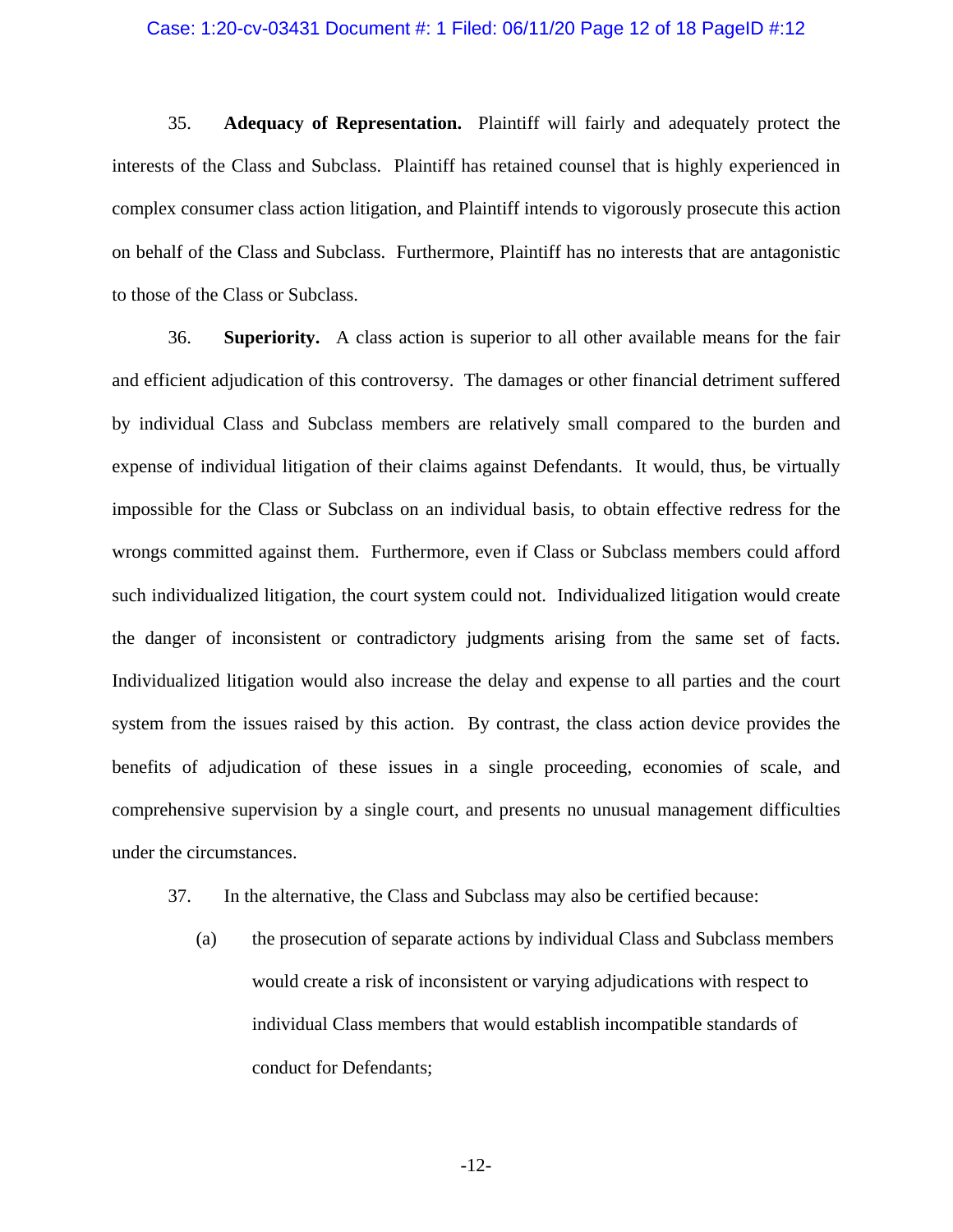- (b) the prosecution of separate actions by individual Class and Subclass members would create a risk of adjudications with respect to them that would, as a practical matter, be dispositive of the interests of other Class members not parties to the adjudications, or substantially impair or impede their ability to protect their interests; and/or
- (c) Defendants have acted or refused to act on grounds generally applicable to the Class as a whole, thereby making appropriate final declaratory and/or injunctive relief with respect to the members of the Class as a whole.

## **FIRST CLAIM FOR RELIEF Breach Of Contract (On Behalf Of The Class And Subclass)**

38. Plaintiff hereby incorporates by reference the allegations contained in all preceding paragraphs of this complaint.

39. Plaintiff brings this claim individually and on behalf of the members of the proposed Class and Subclass against Defendants.

40. Through the admission agreement and payment of tuition and fees, Plaintiff and each member of the Class and Subclass entered into a binding contract with Defendants.

41. As part of the contract, and in exchange for the aforementioned consideration, Defendants promised to provide certain services, all as set forth above. Plaintiff, Class, and Subclass members fulfilled their end of the bargain when they paid tuition monies due for the Spring 2020 Term at DePaul. Tuition for the Spring 2020 Term was intended to cover in-person educational services from January through May 2020. In exchange for tuition monies paid, Class and Subclass members were entitled to in-person educational services through the end of the Spring 2020 Term.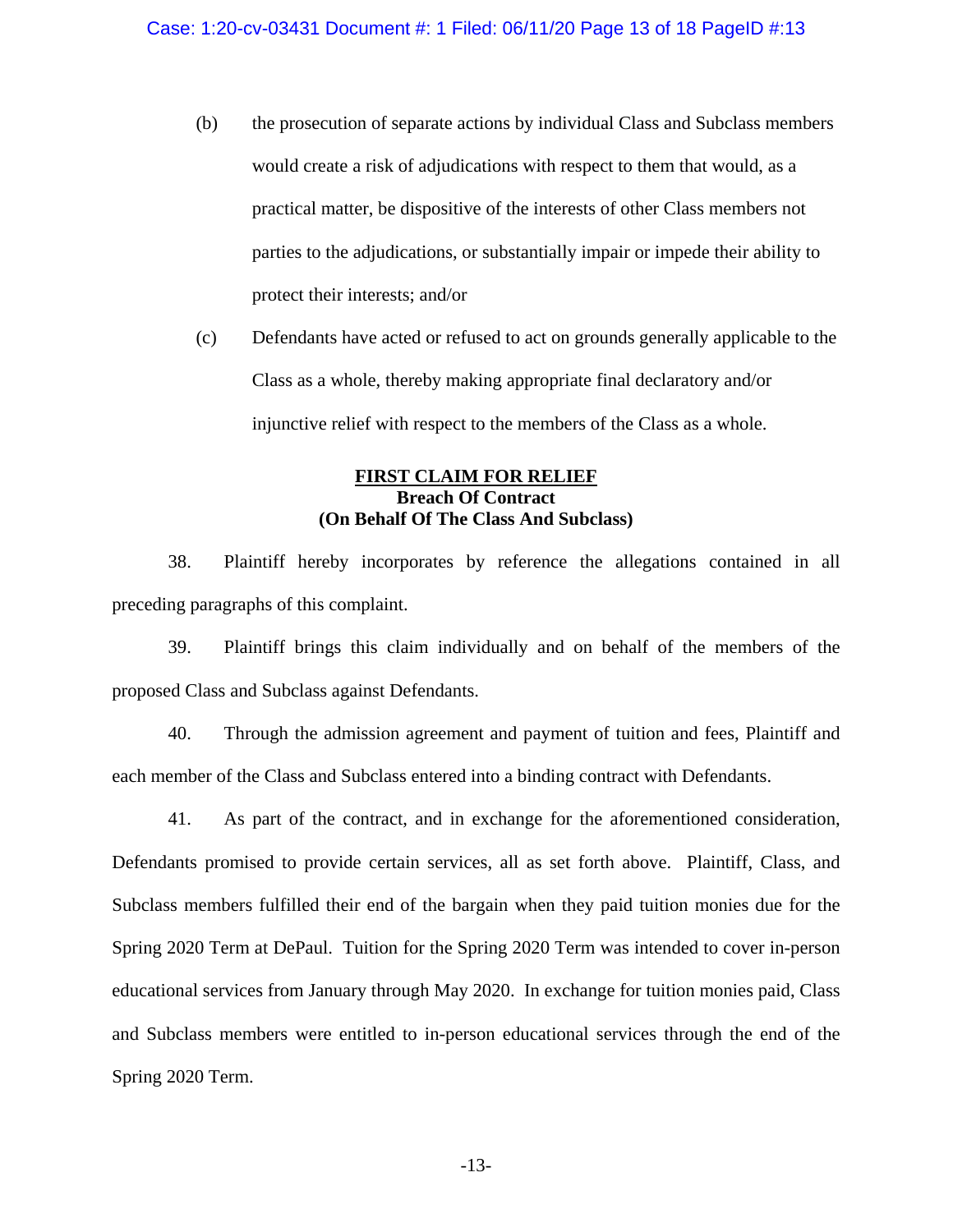#### Case: 1:20-cv-03431 Document #: 1 Filed: 06/11/20 Page 14 of 18 PageID #:14

42. Defendants have failed to provide the contracted for services and have otherwise not performed under the contract as set forth above. Defendants have retained monies paid by Plaintiff and the Class for their Spring 2020 Term tuition and fees, without providing them the benefit of their bargain.

43. Plaintiff and members of the Class and Subclass have suffered damage as a direct and proximate result of Defendants' breach, including but not limited to being deprived of the education, experience, and services to which they were promised and for which they have already paid.

44. As a direct and proximate result of Defendants' breach, Plaintiff, the Class, and Subclass are entitled to damages, to be decided by the trier of fact in this action, to include but no be limited to reimbursement of certain tuition, fees, and other expenses that were collected by Defendants for services that Defendants have failed to deliver. Defendants should return the prorated portion of any Spring 2020 Term tuition and fees for education services not provided since DePaul shut down on March 11, 2020.

45. Defendants' performance under the contract is not excused due to COVID-19. Indeed, Defendants should have refunded the pro-rated portion of any education services not provided. Even if performance was excused or impossible, Defendants would nevertheless be required to return the funds received for services they will not provide.

# **SECOND CLAIM FOR RELIEF Unjust Enrichment (On Behalf Of The Class And Subclass)**

46. Plaintiff hereby incorporates by reference the allegations contained in all preceding paragraphs of this complaint.

-14-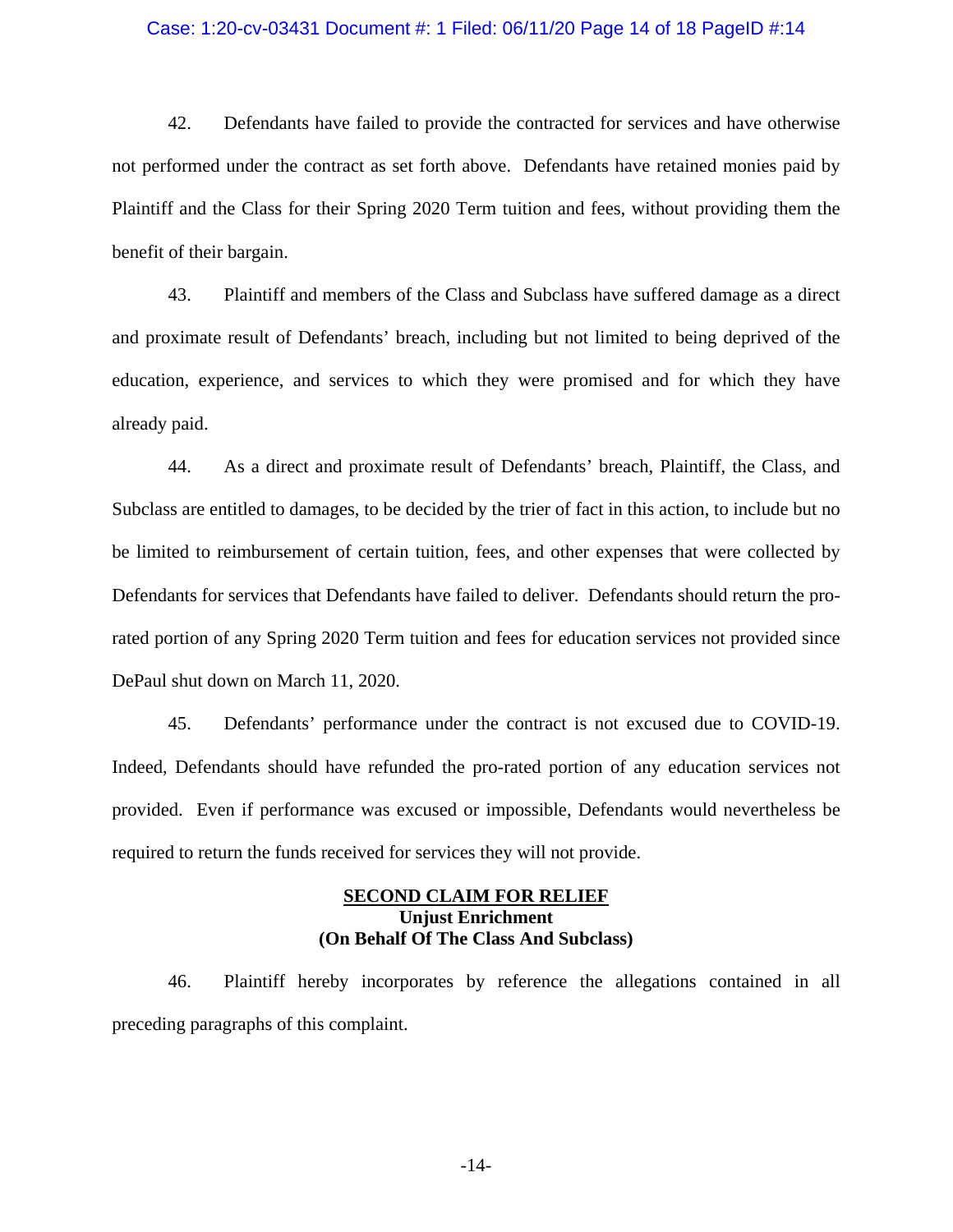#### Case: 1:20-cv-03431 Document #: 1 Filed: 06/11/20 Page 15 of 18 PageID #:15

47. Plaintiff brings this claim individually and on behalf of the members of the proposed Class and Subclass against Defendants.

48. Plaintiff and members of the Class and Subclass conferred a benefit on Defendants in the form of monies paid for Spring 2020 Term tuition and other fees in exchange for certain service and promises. Tuition for Spring 2020 Term was intended to cover in-person educational services from January through May 2020. In exchange for tuition monies paid, Class members were entitled to in-person educational services through the end of the Spring Term.

49. Defendants voluntarily accepted and retained this benefit by accepting payment.

50. Defendants have retained this benefit, even though Defendants have failed to provide the education, experience, and services for which the tuition and fees were collected, making Defendants' retention unjust under the circumstances. Accordingly, Defendants should return the pro-rated portion of any Spring 2020 Term tuition and fees for education services not provided since DePaul shut down on March 11, 2020.

51. It would be unjust and inequitable for Defendants to retain the benefit, and Defendants should be required to disgorge this unjust enrichment.

## **THIRD CLAIM FOR RELIEF Conversion (On Behalf Of The Class And Subclass)**

52. Plaintiff incorporates by reference and re-alleges herein all paragraphs alleged above.

53. Plaintiff brings this claim individually and on behalf of the members of the Class and Subclass against Defendants.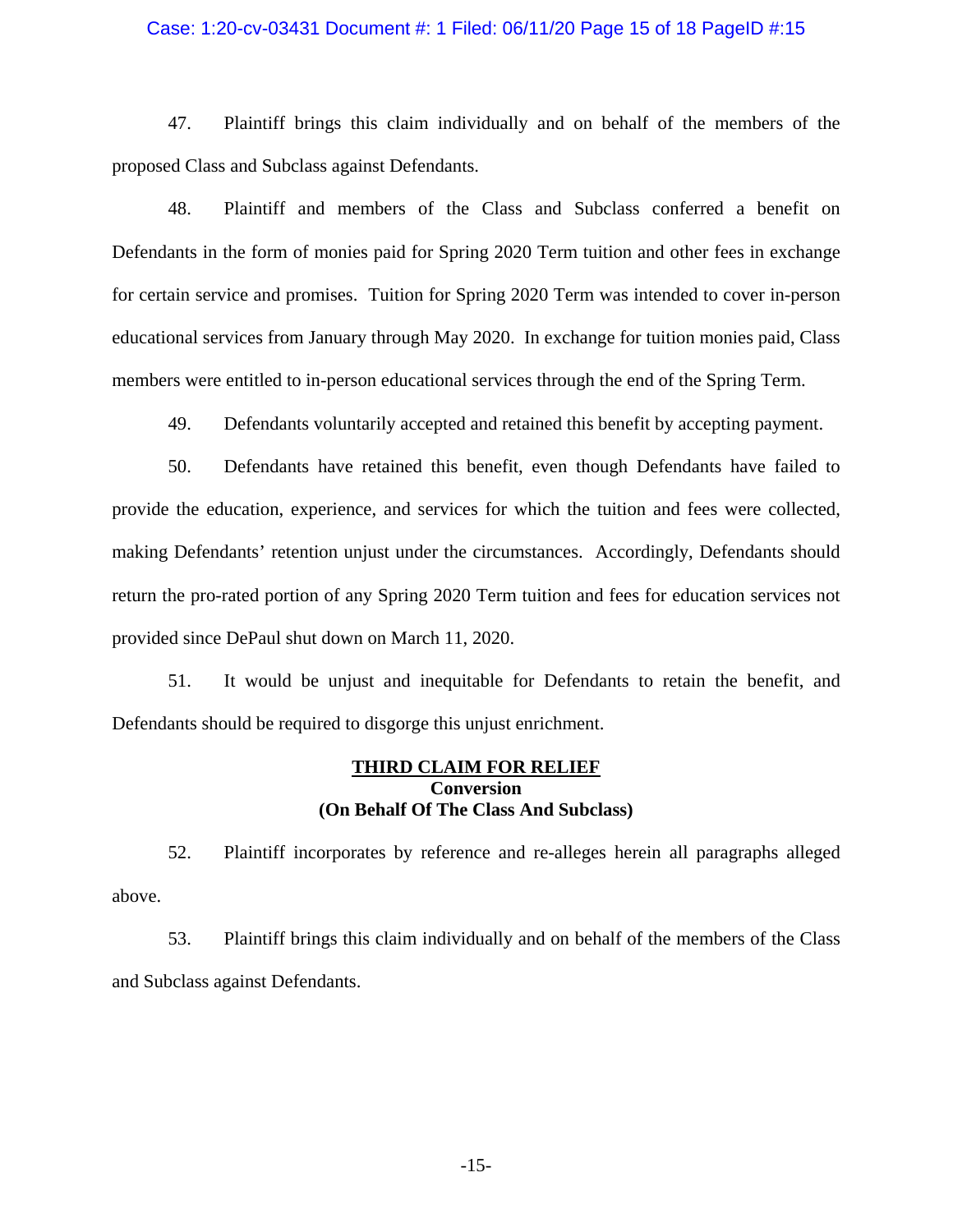#### Case: 1:20-cv-03431 Document #: 1 Filed: 06/11/20 Page 16 of 18 PageID #:16

54. Plaintiff and members of the Class and Subclass have an ownership right to the in-person educational services they were supposed to be provided in exchange for their Spring 2020 Term tuition and fee payments to Defendants.

55. Defendants intentionally interfered with the rights of Plaintiff, the Class, and the Subclass when they moved all classes to an online format and discontinued in-person educational services for which tuition and fees were intended to pay.

56. Plaintiff and members of the Class and Subclass demand the return of the prorated portion of any Spring 2020 Term tuition and fees for education services not provided since DePaul shut down on March 11, 2020.

57. Defendants' retention of the fees paid by Plaintiff and members of the Class and Subclass without providing the educational services for which they paid, deprived Plaintiff and members of the Class and Subclass of the benefits for which the tuition and fees paid.

58. This interference with the services for which Plaintiff and members of the Class and Subclass paid damaged Plaintiff and Class members in that they paid tuition and fees for services that will not be provided.

59. Plaintiff and members of the Class and Subclass are entitled to the return of prorated portion of any Spring 2020 Term tuition and fees for education services not provided since DePaul shut down on March 11, 2020.

#### **JURY DEMAND**

 Pursuant to Federal Rule of Civil Procedure 38(b), Plaintiff demands a trial by jury of any and all issues in this action so triable as of right.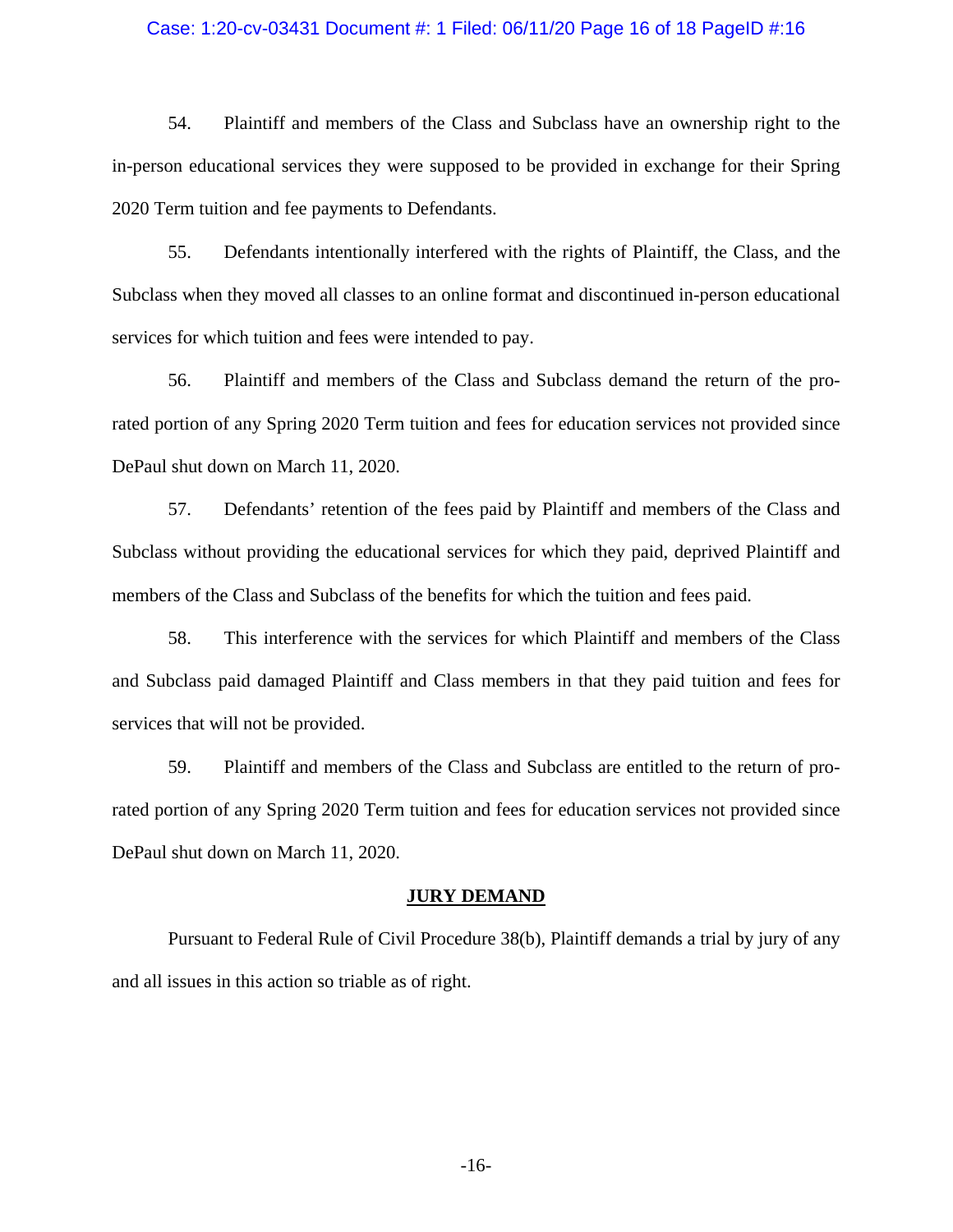# **REQUEST FOR RELIEF**

WHEREFORE, Plaintiff, individually and on behalf of all others similarly situated, seeks

judgment against Defendants, as follows:

- (a) For an order certifying the nationwide Class and the Subclass under Rule 23 of the Federal Rules of Civil Procedure; naming Plaintiff as representative of the Class and Subclass; and naming Plaintiff's attorneys as Class Counsel to represent the Class and Subclass members;
- (b) For an order finding in favor of Plaintiff and the Class and Subclass on all counts asserted herein;
- (c) For compensatory and punitive damages in amounts to be determined by the Court and/or jury;
- (d) For prejudgment interest on all amounts awarded;
- (e) For an order of restitution and all other forms of equitable monetary relief;
- (f) For injunctive relief as pleaded or as the Court may deem proper; and
- (g) For an order awarding Plaintiff and the Class and Subclass their reasonable attorneys' fees and expenses and costs of suit.

Dated: June 11, 2020 Respectfully submitted,

By: */s/ Carl V. Malmstrom*

Carl V. Malmstrom **WOLF HALDENSTEIN ADLER FREEMAN & HERZ LLC**  Carl V. Malmstrom 111 W. Jackson St., Suite 1700 Chicago, IL 60604 Tel: (312) 984-0000 Fax: (212) 686-0114 malmstrom@whafh.com

L. Timothy Fisher (*pro hac vice* app. forthcoming) Neal J. Deckant (*pro hac vice* app. forthcoming) **BURSOR & FISHER, P.A.**  1990 North California Blvd., Suite 940 Walnut Creek, CA 94596 Tel.: (925) 300-4455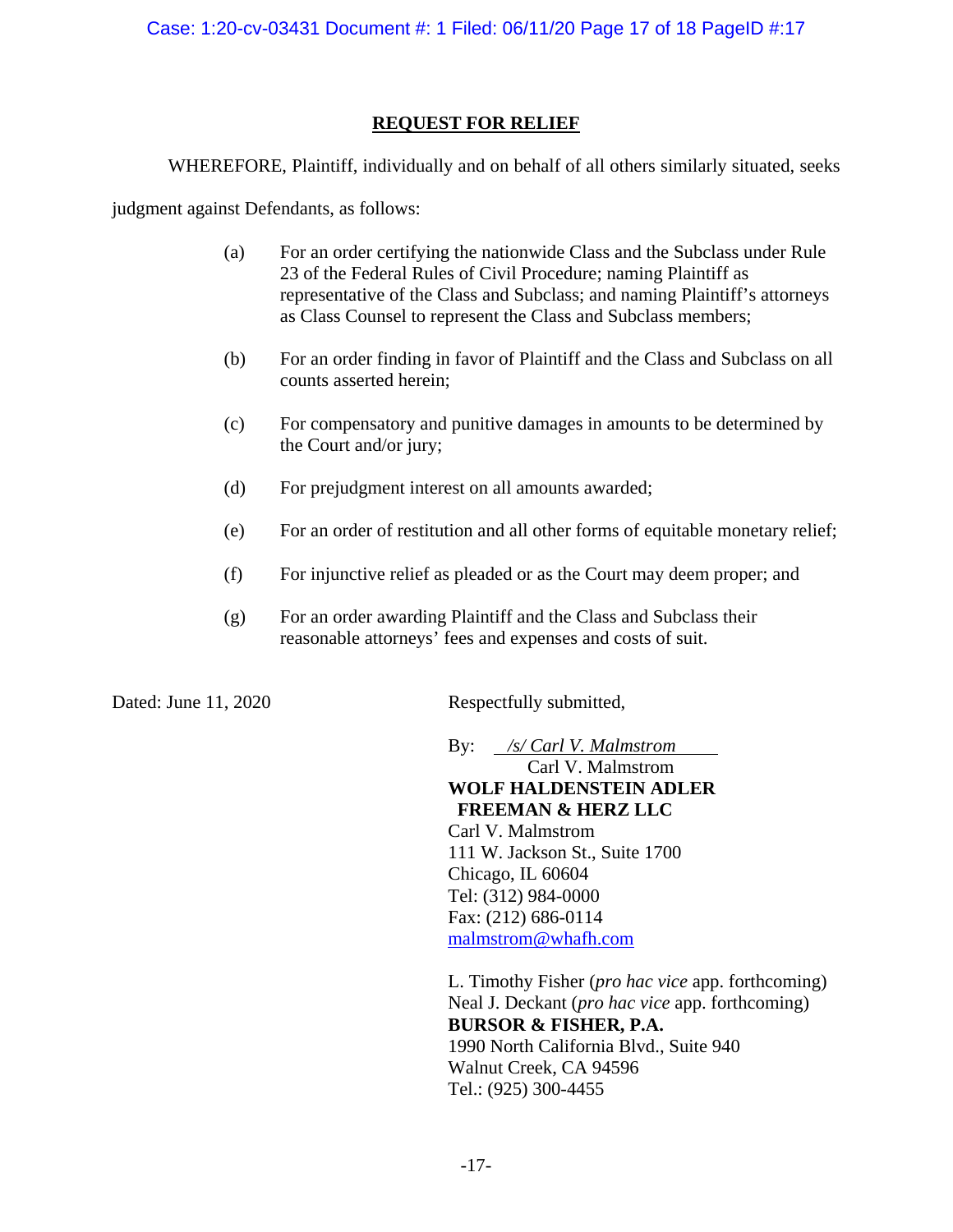Case: 1:20-cv-03431 Document #: 1 Filed: 06/11/20 Page 18 of 18 PageID #:18

Fax: (925) 407-2700 ltfisher@bursor.com ndeckant@bursor.com

Sarah N. Westcot (*pro hac vice* app. forthcoming) **BURSOR & FISHER, P.A.**  2665 S. Bayshore Drive, Suite 220 Miami, FL 33133 Tel.: (305) 330-5512 Fax: (305) 676-9006 swestcot@bursor.com

*Attorneys for Plaintif and the Putative Classf*